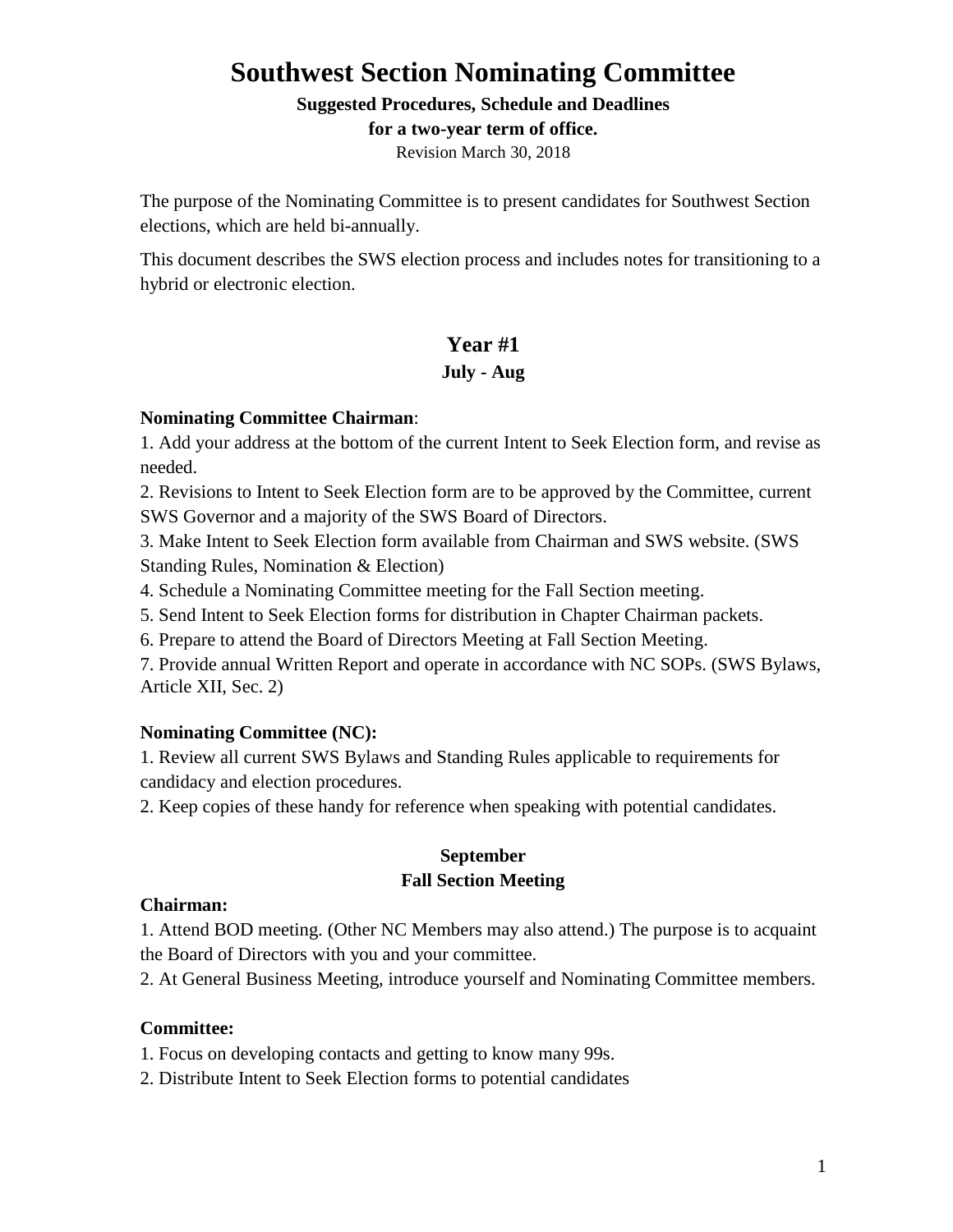### **Chairman:**

1. Delegate a member(s) to write a run-for-office article for each issue of *The Southwesterly*. All articles should end with the names of all Committee members.

### **Writer:**

1. Submit articles to Chairman for approval and submission for publication. Hint: Choose a theme.

### **Chairman:**

1. Review and submit articles prior to these deadlines. Deadlines for *The Southwesterly* are the **20th** of each **Dec., Mar., June,** and **Sept.**

2. If any publication delays, send articles to Chapter Chairmen for distribution in their newsletters.

#### **Oct - Dec**

#### **Committee:**

1. Continue collecting names of candidates.

# **Writer:**

1.Write and submit *Southwesterly* article to Chairman by **Nov 31st**.

#### **Chairman:**

1. Send first election article to *Southwesterly* editors by **Dec 20th**.

# **Year #2**

# **Jan - Feb**

#### **Committee:**

1. Look for possible candidates at Winter Business Meeting.

# **March**

#### **Writer:**

1.Write and submit *Southwesterly* article to Chairman by the **10th** .

# **Chairman:**

1. Send election article to *Southwesterly* editors by the **20th** .

# **Chairman with Committee input:**

1. Review recent Nominating Committee budgets and submit budget to SWS Treasurer by **Mar 31st.**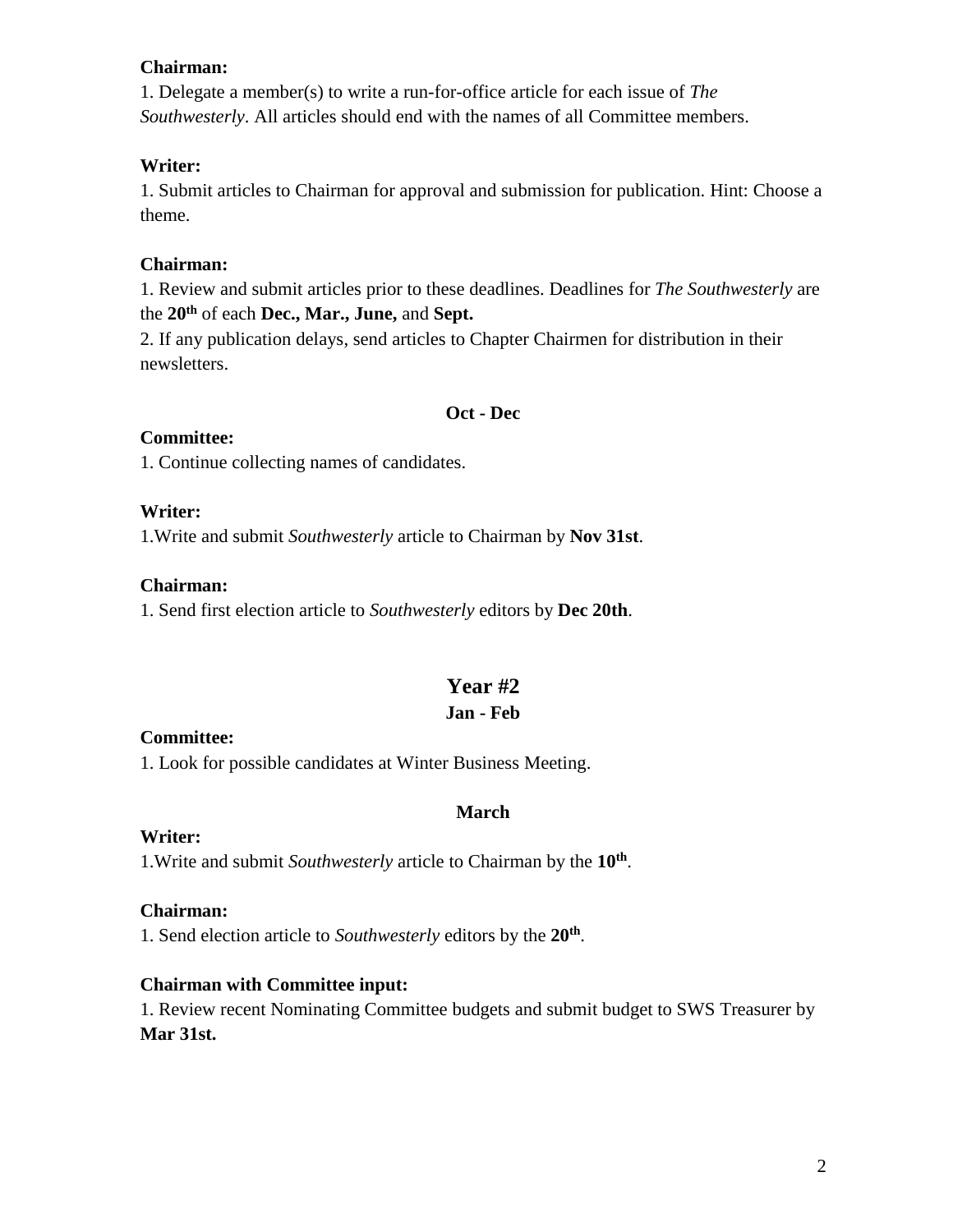# **April**

### **Chairman:**

1. Communicate with Nominating Committee Members regarding possible candidates, sharing the results with committee.

# **May Spring Section Meeting**

#### **Chairman:**

1. Meet with Nominating Committee. At General Business Meeting, encourage 99s to become candidates.

# **Committee:**

1. Keep looking for potential candidates.

2. Remind everyone that the deadline for submission of Intent to Seek Election form is **January 15.** (SWS Standing Rules, Nomination and Election)

3. Intent to Seek Election is endorsed by candidate's Chapter Chairman, if unable, it is endorsed by two other Chapter Chairmen. (SWS Standing Rules, Nomination and Election)

# **Note:**

#### **1. "Electronic elections are hereby authorized." (SWS Bylaws, Article VIII, Section 3)**

2. The use and duties of a service provider with respect to an electronic or hybrid election are as outlined in the International Standing Rules. (SWS Standing Rules, Nomination and Election)

#### **June**

# **Writer:**

1.Write and submit *Southwesterly* article to Chairman by the **10th** .

# **Chairman:**

1. Send election article to *Southwesterly* editors by the **20th** .

# **Committee Volunteer:**

1. Send Email blast to SWS Chapter Chairmen requesting referrals for potential candidates.

2. Use 99s SWS Chapter Chairmen list for current officers.

# **SWS Governor:**

1. Appoints Election Procedures Committee Chairman with approval of SWS Board. (SWS Standing Rule, Election Procedures Committee)

# **Election Procedures Committee (EPC):**

1. "Chairman....shall work with Nominating Committee and Service Provider on Ballot Format, Electronic Balloting, Tabulation and Notification of Election Results to Governor." (SWS Standing Rule, Election Procedures Committee)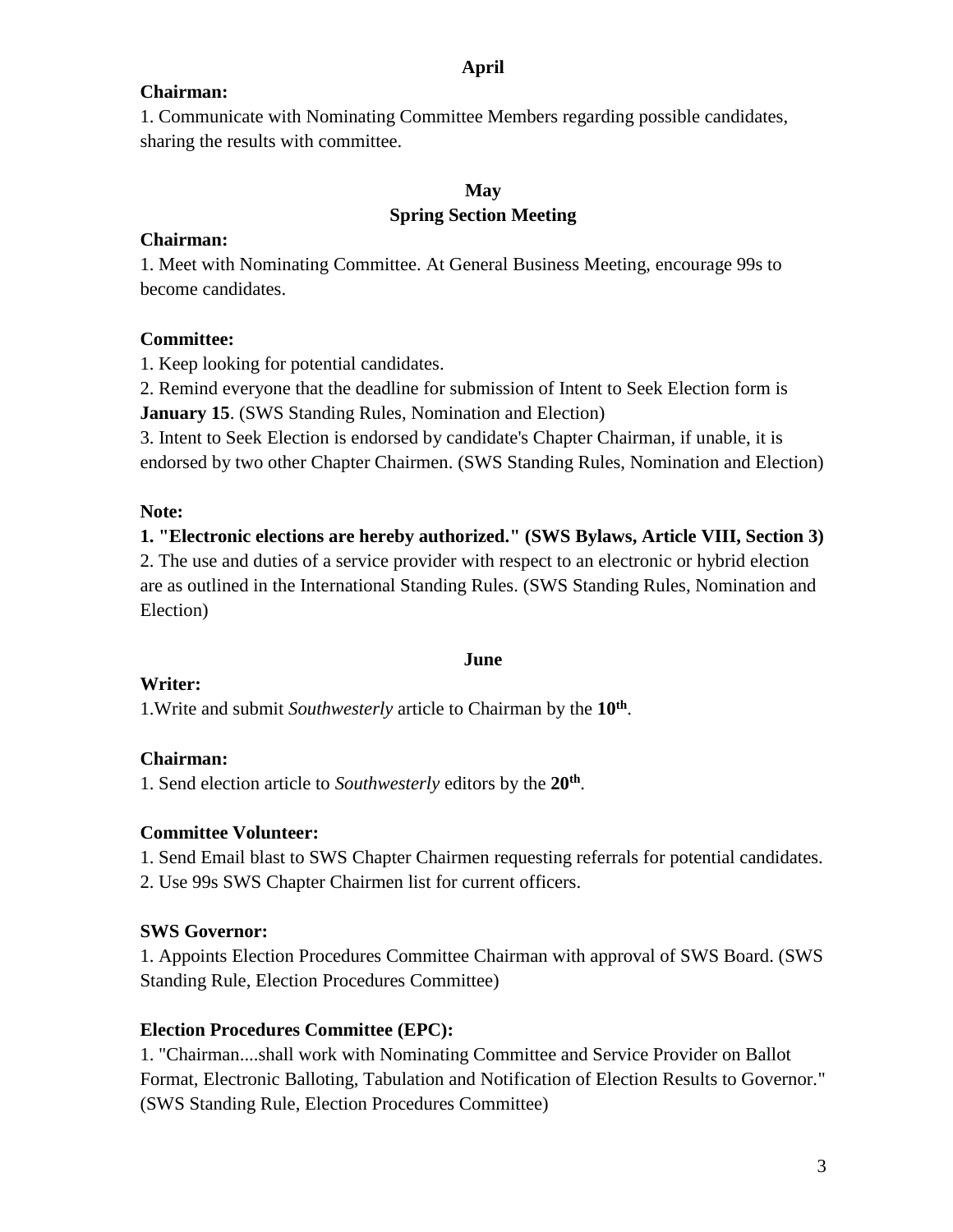#### **July**

#### **Designated NC Member**

### **(If either a Hybrid or Electronic Election then Service Provider's Task):**

1. Create Chapter Chairmen mailing list.

2. Chapter Chairmen emailing list can be found on the SWS website.

#### **August**

#### **Chairman:**

1. Email or mail an Intent to Seek Election form to all Chapter Chairmen.

# **September Fall Section Meeting**

#### **Chairman:**

- 1. Meet with Nominating Committee.
- 2. Attend Board of Directors Meeting

3. At General Business Meeting, urge people to run for office and remind them of the Intent to Seek Election **January 15** deadline.''''

#### **Writer:**

1.Write and submit *Southwesterly* article to Chairman by the **10th** .

#### **Chairman:**

1. Send election article to *Southwesterly* editors by the **20th** .

2. Send the Intent to Seek Election form for publication in the *Southwesterly.*

# **October**

#### **Committee:**

1. Send letters or emails of encouragement, or make personal phone calls to encourage potential candidates to submit an Intent to Seek Election form.

2. Continue to network and solicit capable candidates, as the application period is ending soon.

#### **November**

#### **Writer:**

1.Write and submit final *Southwesterly* article to Chairman by **Nov. 31**.

2. Remind everyone that to be valid, applications must ARRIVE by **Jan 15**th.

3. Explain that applications should arrive by First Class Mail service or email.

# **Chairman:**

1. Contact SW Section Governor and inform of candidate list status.

If either a Hybrid or Electronic Election then Service Provider's Task:

- 2. Estimate number of ballots to be printed.
- 3. Check with Treasurer for arrangements to pay bills for ballot preparation and mailing.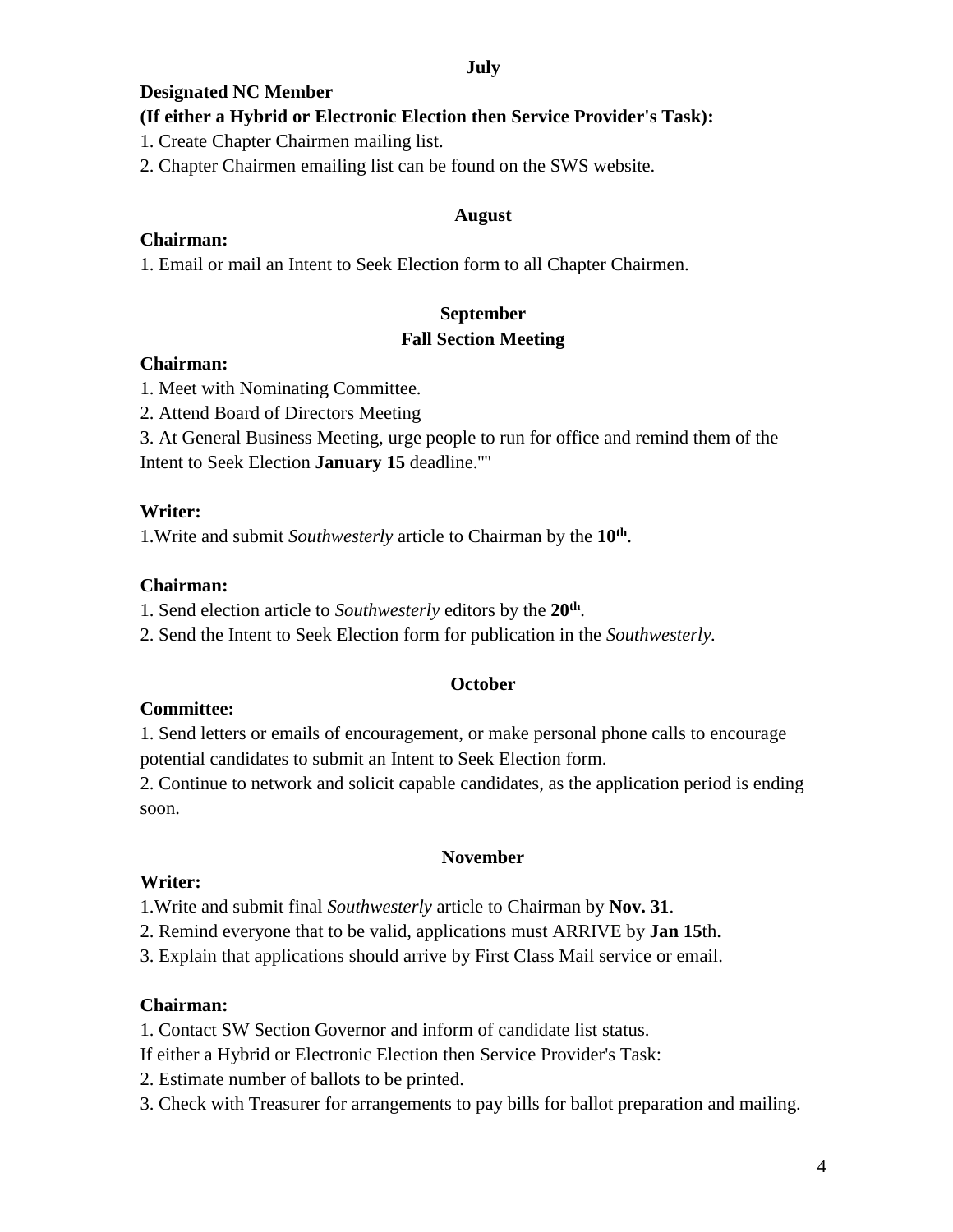### **SWS Governor:**

1. Appoints Head Teller (cannot be from Nominating Committee) and notifies NC Chairman and EPC Chairman. (If either a Hybrid or Electronic Election then Service Provider's Task to be Head Teller)

### **Designated NC Member**

#### **(If either a Hybrid or Electronic Election then Service Provider's Task):**

1. Design inner and outer envelopes according to samples (physical or electronic) provided by the previous committee.

*Inner envelopes* will have the Head Teller's name and mailing address printed in both "To" and "From" positions. Your return envelopes are slightly smaller), and should be printed in a distinct fashion so that they discourage duplication. One method is to add a horizontal rectangle, divided into four squares in the lower left corner in which you may handwrite numbers. (Note: you must not make lists to correlate voters' names with numbers.) Such numbers, in the Teller's hands, will serve to confirm that no numbers are duplicated and that no numbers fall outside of the range you selected.

*Outer envelopes* are slightly larger (# 10 envelopes) and have printed as the return address (or "From") the Nominating Committee Chairman's name and address, plus "BALLOT" printed on left side of the envelope.

#### **Designated NC Member**:

1. Design ballots. Consider printing on colored paper.(If either a Hybrid or Electronic Election then Service Provider's Task)

2. Design lay out for Candidate Statements.

3. As Candidate Statements come in, check that word count does not exceed 150 words and ask for immediate revision if necessary.

4. Post Candidate Statements onto the SWS Website and/or Service Provider's Website.

5. On Ballot note that Candidate Statements are located on the SWS Website. (If either a Hybrid or Electronic Election then Service Provider's Task)

#### **December**

#### **Chairman:**

1. Send *final* election article to *Southwesterly* editors by **Dec. 20**.

2. Contact Chapter Chairmen a second time with Intent to Seek Election form.

3. Remind everyone that to be valid, applications must ARRIVE by the deadline, **Jan. 15**.

4. Explain that applications should arrive by normal First Class Mail service.

# **Year #3**

### **January**

#### **Chairman:**

1. Send copies of all applications to all Committee members for validation.

2. Either seek best printer's quote for the copies or scan and email copies.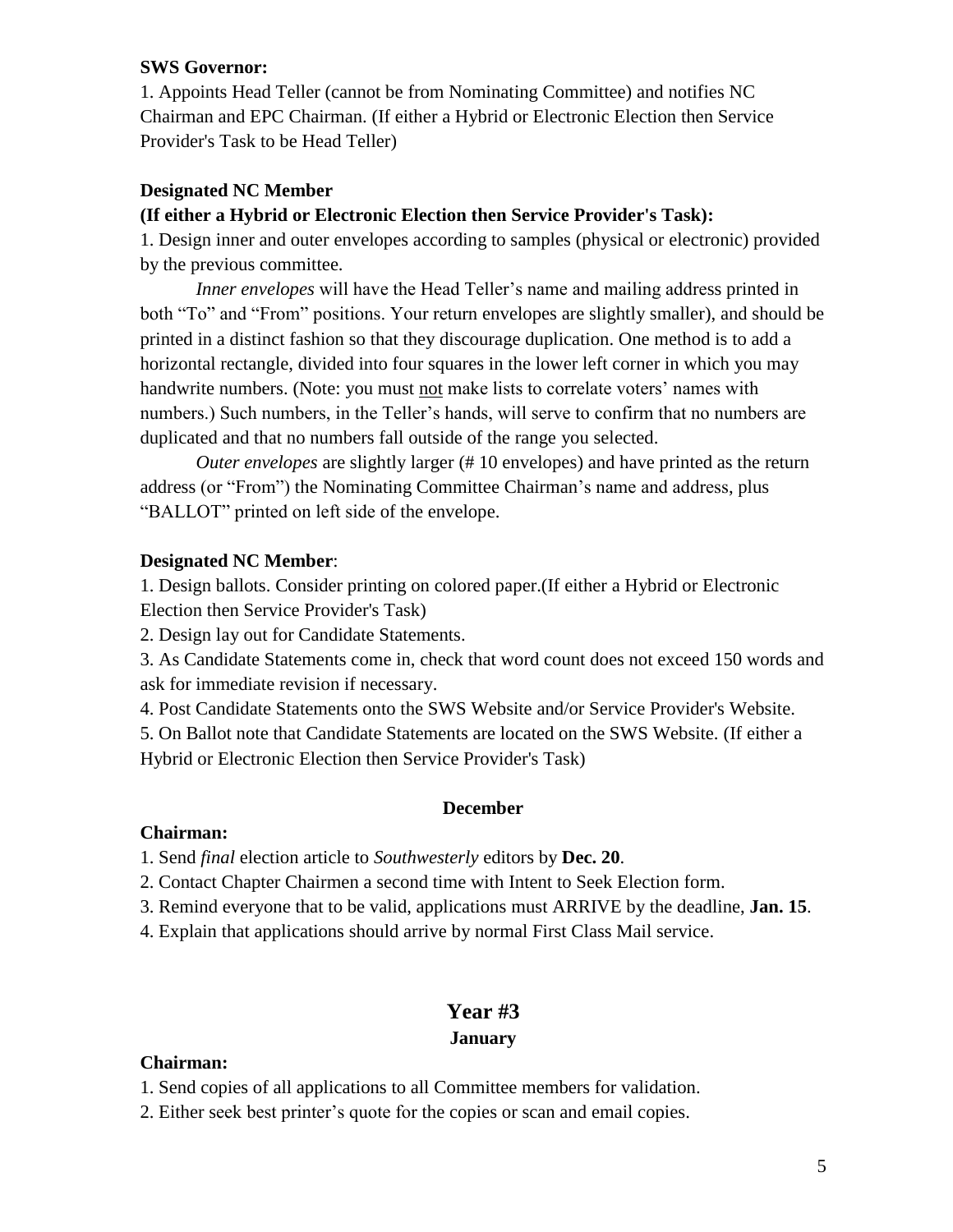3. Retain all originals, as you must retain all original signatures.

# **All Committee Members:**

1. Immediately review all applications by the following criteria:

a. Intent to Seek Election forms must arrive at NC Chairman's address on or before **Jan 15th**.

b. Use the International Online Directory to verify:

1. Candidates' membership status is Current.

2. She has been an Active member for a minimum of 2 years prior to **Jan. 15th**.

3. Original endorsement signature(s) agrees with online officer listing.

4. Use the SWS Bylaws requirements to verify eligibility for office sought.

In cases that merit additional inspection, you may verify a candidate's past service experience (SWS Officer, Committee Chairmen, or Chapter Chairman position held) in your Chapter Chairman's Handbook, or by requesting these files from the SWS Secretary. Note: HQ, Oklahoma City, has files of Chapter Information Forms that you may request be scanned and sent.

# **NC Chairman:**

**1. Turnover verified candidate list to Election Procedures Committee Chairman for further election processing.**

# **Designated NC Member**

# **(If either a Hybrid or Electronic Election then EPC and/or Service Provider's Task):**

1. On **January 15th**, or the first day following, order labels from Headquarters (or download from International Website).

2. Check current SWS Bylaws to make sure which categories of membership are eligible to vote.

3. When ordering the labels from Headquarters, specify the exact categories of membership to be included. Note: Include members whose Status is listed as Current, Hold, or Standby, as this is a grace period and they have not yet been dropped from the membership rolls.

4. On **January 15th**, or the first day following, prepare a spreadsheet of all eligible voters to be used during ballot stuffing.

# **Designated NC Member**

# **(If either a Hybrid or Electronic Election then EPC and/or Service Provider's Task):**

1. Finalize Ballot pages.

2. Send out to Chairman and other Committee members before printing for proofing.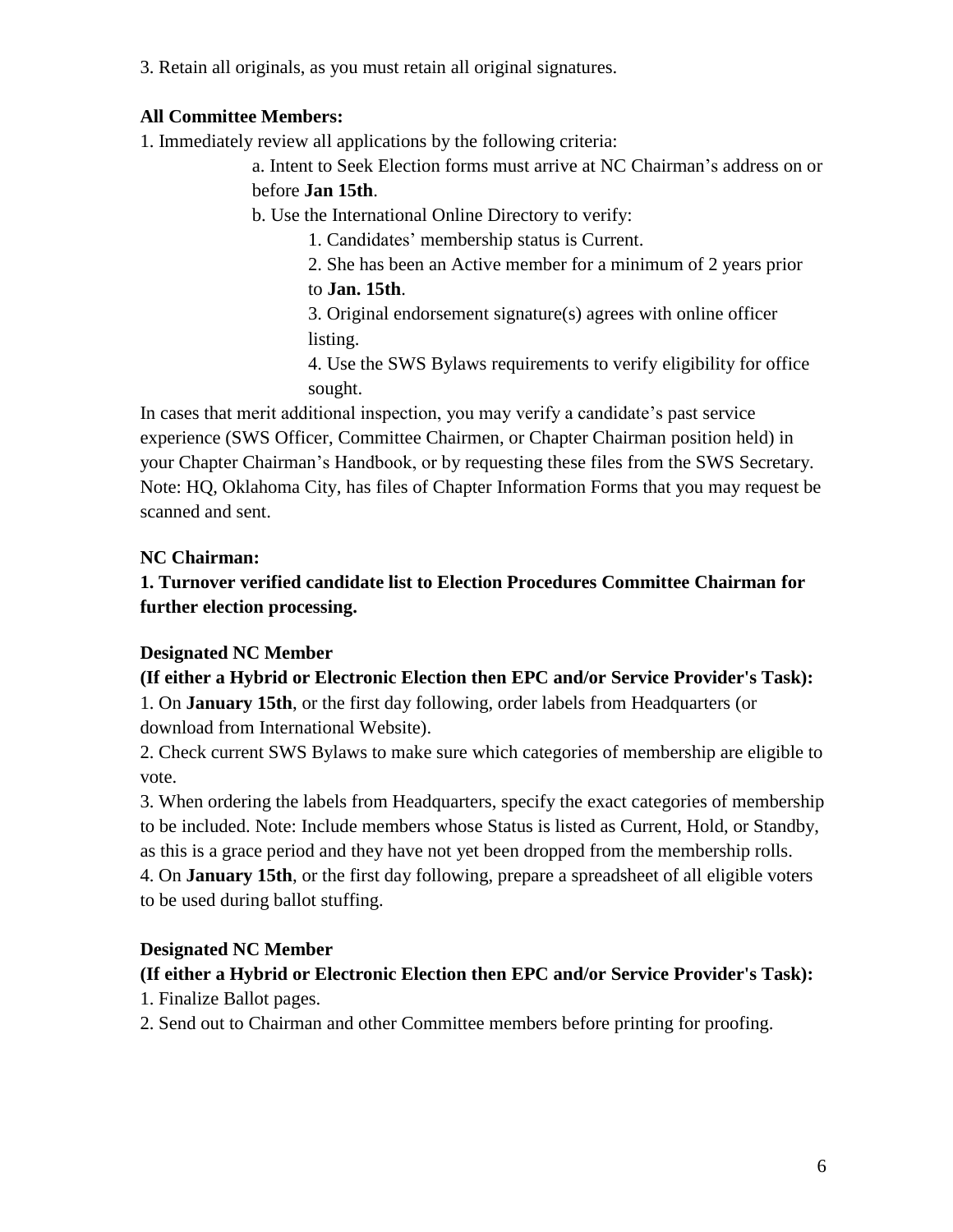# **February**

# **Chairman**

# **(If either a Hybrid or Electronic Election then EPC and/or Service Provider's Task):**

1. Update Governor on ballot progress.

2. Purchase postage according to Spreadsheet. Plan for extra postage for out-of-country members.

# **Designated NC Member**

# **(If a Hybrid Election then Service Provider's Task):**

1. Send ballots and envelopes to the printer. Have print shop pre-fold them as well.

# **Committee (and volunteers) who are not running for office (If a Hybrid Election then Service Provider's Task):**

1. Stuff and label envelopes with Teller's envelope, ballot, and Candidate Statements.

2. Check labels against **Jan 15th** Spreadsheet.

3. Stamp and mail on or before **Mar 1st** deadline, as several members reside out-ofcountry. (SWS Standing Rules, Nomination and Election)

4. Upload candidate statements to SWS website, send email Blast saying Candidate Statements are available on website, provide link.

# **Chairman**

# **(If either a Hybrid or Electronic Election then Service Provider's Task):**

1. Confirm **April 1** ballot return deadline with a note to each Chapter Chairman for publication in their March newsletters.

# **March**

# **If either a Hybrid or Electronic Election then Service Provider's Task:**

1. "On or before March 1, the SWS membership shall receive a paper or electronic ballot with names of all eligible candidates." (SWS Standing Rules, Nomination and Election)

# **Chairman**:

1. Review SOP's and revised forms, send to all members of Committee for agreement.

2. Send to current SWS Governor/Board for approval.

# **April**

# **If either a Hybrid or Electronic Election then Service Provider's Task:**

1. Paper and/or Electronic Ballot return deadline is **April 1st** . (SWS Standing Rules, Nomination and Election)

2. Paper postmarked or Electronic Ballots received after **April 1st** shall be considered void. (SWS Standing Rules, Nomination and Election)

3. Paper and/or Electronic Ballots will be opened by Service Provider and counted by **April 15th**. (SWS Standing Rules, Nomination and Election)